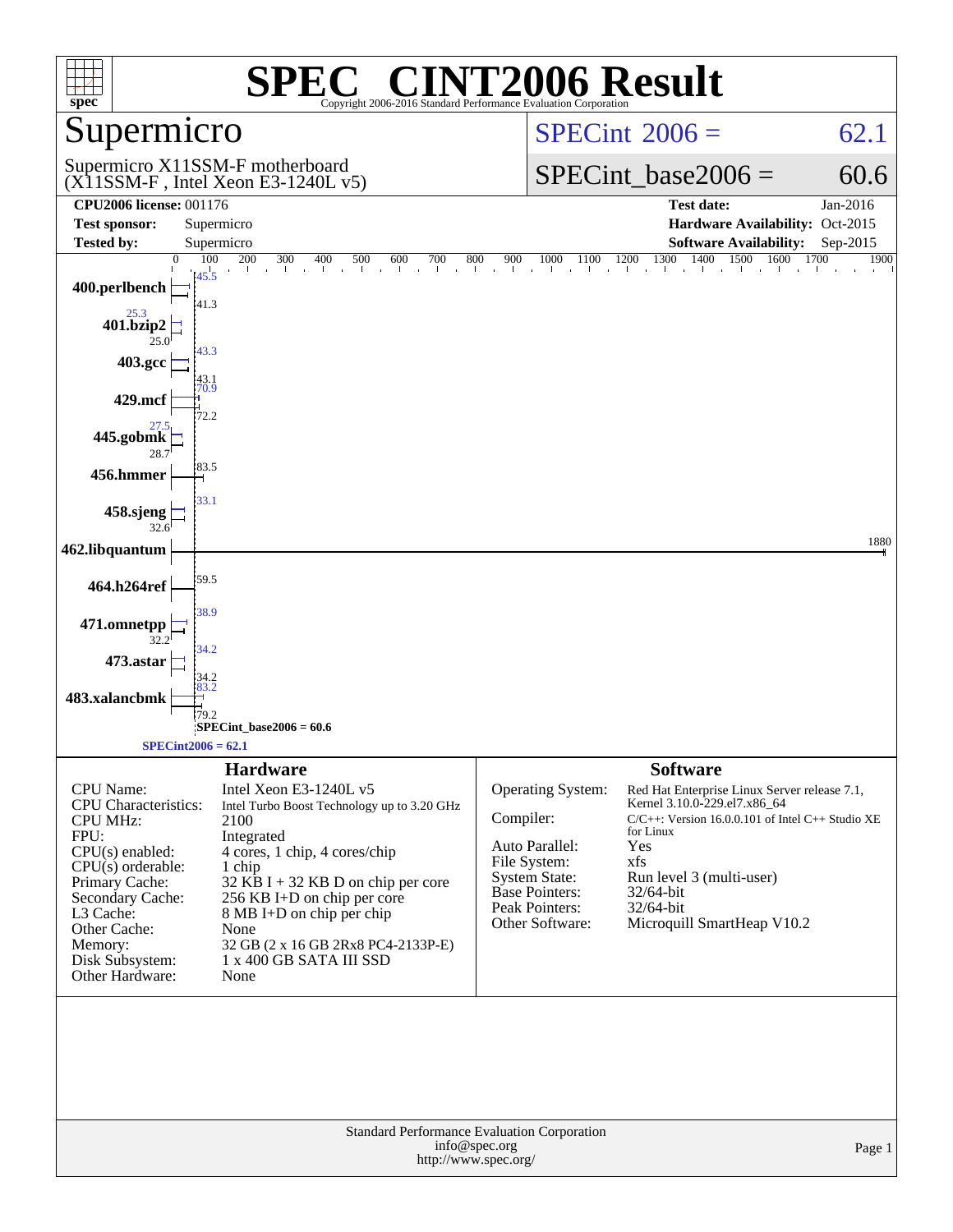

### Supermicro

### $SPECint2006 = 62.1$  $SPECint2006 = 62.1$

(X11SSM-F , Intel Xeon E3-1240L v5) Supermicro X11SSM-F motherboard

SPECint base2006 =  $60.6$ 

**[CPU2006 license:](http://www.spec.org/auto/cpu2006/Docs/result-fields.html#CPU2006license)** 001176 **[Test date:](http://www.spec.org/auto/cpu2006/Docs/result-fields.html#Testdate)** Jan-2016 **[Test sponsor:](http://www.spec.org/auto/cpu2006/Docs/result-fields.html#Testsponsor)** Supermicro Supermicro **[Hardware Availability:](http://www.spec.org/auto/cpu2006/Docs/result-fields.html#HardwareAvailability)** Oct-2015 **[Tested by:](http://www.spec.org/auto/cpu2006/Docs/result-fields.html#Testedby)** Supermicro **Supermicro [Software Availability:](http://www.spec.org/auto/cpu2006/Docs/result-fields.html#SoftwareAvailability)** Sep-2015

### **[Results Table](http://www.spec.org/auto/cpu2006/Docs/result-fields.html#ResultsTable)**

|                    | <b>Base</b>    |              |                |              |                |              | <b>Peak</b>    |              |                |              |                |              |
|--------------------|----------------|--------------|----------------|--------------|----------------|--------------|----------------|--------------|----------------|--------------|----------------|--------------|
| <b>Benchmark</b>   | <b>Seconds</b> | <b>Ratio</b> | <b>Seconds</b> | <b>Ratio</b> | <b>Seconds</b> | <b>Ratio</b> | <b>Seconds</b> | <b>Ratio</b> | <b>Seconds</b> | <b>Ratio</b> | <b>Seconds</b> | <b>Ratio</b> |
| 400.perlbench      | 237            | 41.3         | 238            | 41.1         | 235            | 41.5         | 215            | 45.4         | 215            | 45.5         | 215            | 45.5         |
| 401.bzip2          | 387            | 25.0         | 387            | 24.9         | 386            | 25.0         | 382            | 25.2         | 382            | 25.3         | 382            | 25.3         |
| $403.\mathrm{gcc}$ | 187            | 43.1         | 187            | 43.1         | 188            | 42.9         | 186            | 43.4         | 187            | 43.1         | 186            | 43.3         |
| $429$ .mcf         | 126            | 72.2         | 126            | 72.2         | 124            | 73.3         | 130            | 70.3         | 127            | 71.6         | <u>129</u>     | 70.9         |
| $445$ .gobmk       | 366            | 28.7         | 366            | 28.7         | 366            | 28.6         | 381            | 27.5         | 381            | 27.5         | 381            | 27.5         |
| $456.$ hmmer       | 112            | 83.6         | 112            | 83.5         | 112            | 83.3         | 112            | 83.6         | <b>112</b>     | 83.5         | 112            | 83.3         |
| $458$ .sjeng       | 371            | 32.6         | 371            | 32.6         | 371            | 32.6         | 367            | 33.0         | 366            | 33.1         | 366            | 33.1         |
| 462.libquantum     | 11.0           | 1880         | 11.1           | 1870         | 11.0           | 1880         | 11.0           | 1880         | 11.1           | 1870         | <b>11.0</b>    | 1880         |
| 464.h264ref        | 372            | 59.5         | 372            | 59.5         | 372            | 59.5         | 372            | 59.5         | 372            | 59.5         | 372            | 59.5         |
| $471$ .omnetpp     | 200            | 31.2         | 194            | 32.2         | 192            | 32.5         | <b>161</b>     | 38.9         | 161            | 38.9         | 161            | 38.8         |
| $473.$ astar       | 205            | 34.2         | 207            | 33.9         | 206            | 34.2         | 206            | 34.2         | 205            | 34.3         | 207            | 34.0         |
| 483.xalancbmk      | 87.2           | 79.2         | 87.1           | 79.2         | 86.6           | 79.7         | 82.9           | 83.2         | 82.8           | 83.3         | 83.3           | 82.8         |

Results appear in the [order in which they were run.](http://www.spec.org/auto/cpu2006/Docs/result-fields.html#RunOrder) Bold underlined text [indicates a median measurement.](http://www.spec.org/auto/cpu2006/Docs/result-fields.html#Median)

### **[Submit Notes](http://www.spec.org/auto/cpu2006/Docs/result-fields.html#SubmitNotes)**

The config file option 'submit' was used.

### **[Operating System Notes](http://www.spec.org/auto/cpu2006/Docs/result-fields.html#OperatingSystemNotes)**

Stack size set to unlimited using "ulimit -s unlimited"

### **[Platform Notes](http://www.spec.org/auto/cpu2006/Docs/result-fields.html#PlatformNotes)**

Standard Performance Evaluation Corporation As tested, the system used a Supermicro CSE-113MFAC2-R606CB chassis. The chassis is configured with 2 PWS-606P-1R redundant power supply, 1 SNK-P0046P heatsink, as well as 4 FAN-0154L4 middle cooling fan. BIOS Settings: Hyper-threading = Disabled Sysinfo program /usr/cpu2006/config/sysinfo.rev6914 \$Rev: 6914 \$ \$Date:: 2014-06-25 #\$ e3fbb8667b5a285932ceab81e28219e1 running on X10SRA-01 Mon Jan 4 19:21:57 2016 This section contains SUT (System Under Test) info as seen by some common utilities. To remove or add to this section, see: <http://www.spec.org/cpu2006/Docs/config.html#sysinfo> From /proc/cpuinfo model name : Intel(R) Xeon(R) CPU E3-1240L v5 @ 2.10GHz 1 "physical id"s (chips) 4 "processors" cores, siblings (Caution: counting these is hw and system dependent. The following excerpts from /proc/cpuinfo might not be reliable. Use with Continued on next page

[info@spec.org](mailto:info@spec.org) <http://www.spec.org/>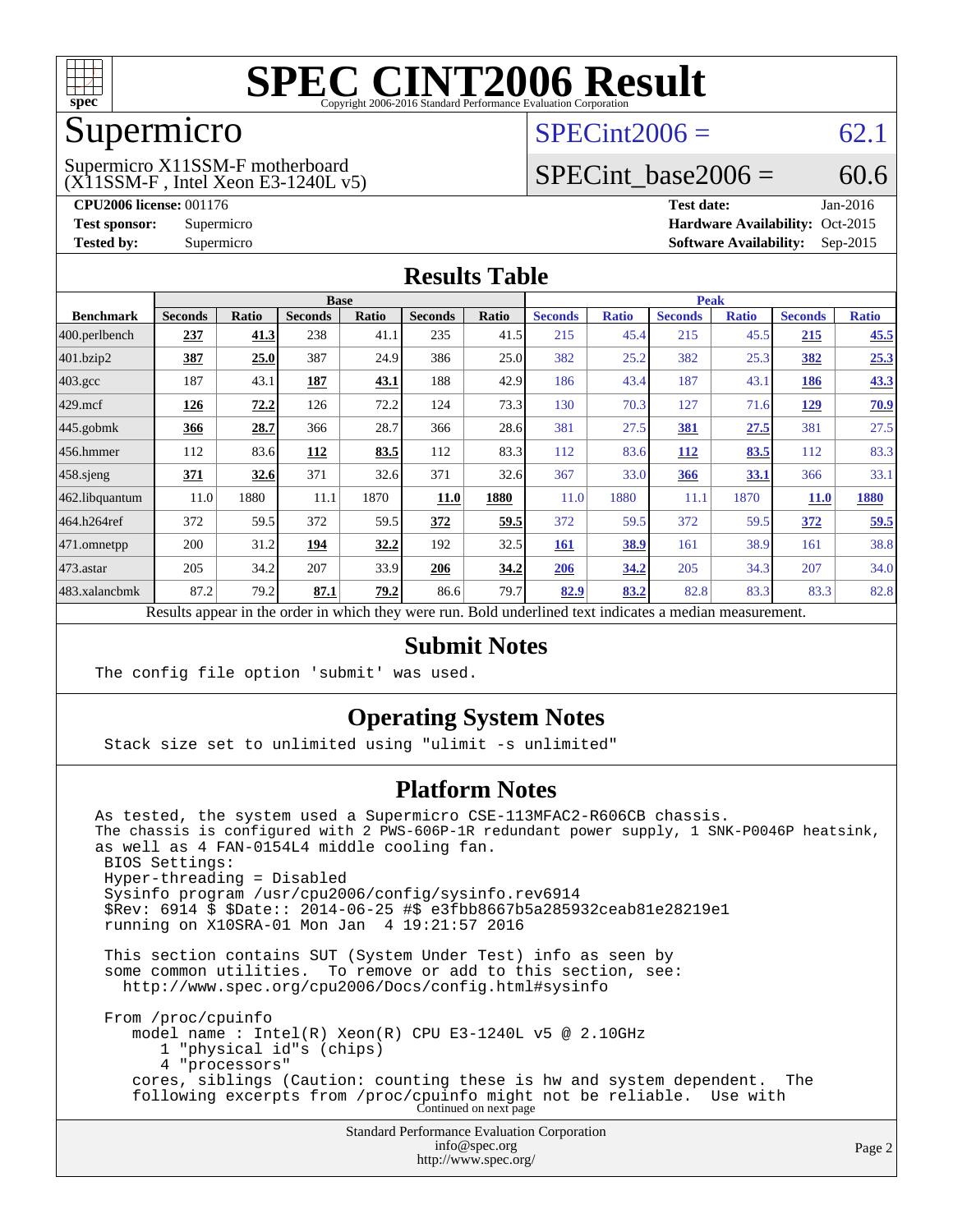

## Supermicro

 $SPECint2006 = 62.1$  $SPECint2006 = 62.1$ 

(X11SSM-F , Intel Xeon E3-1240L v5) Supermicro X11SSM-F motherboard

SPECint base2006 =  $60.6$ 

**[CPU2006 license:](http://www.spec.org/auto/cpu2006/Docs/result-fields.html#CPU2006license)** 001176 **[Test date:](http://www.spec.org/auto/cpu2006/Docs/result-fields.html#Testdate)** Jan-2016 **[Test sponsor:](http://www.spec.org/auto/cpu2006/Docs/result-fields.html#Testsponsor)** Supermicro Supermicro **[Hardware Availability:](http://www.spec.org/auto/cpu2006/Docs/result-fields.html#HardwareAvailability)** Oct-2015 **[Tested by:](http://www.spec.org/auto/cpu2006/Docs/result-fields.html#Testedby)** Supermicro **Supermicro [Software Availability:](http://www.spec.org/auto/cpu2006/Docs/result-fields.html#SoftwareAvailability)** Sep-2015

### **[Platform Notes \(Continued\)](http://www.spec.org/auto/cpu2006/Docs/result-fields.html#PlatformNotes)**

 caution.) cpu cores : 4 siblings : 4 physical 0: cores 0 1 2 3 cache size : 8192 KB From /proc/meminfo MemTotal: 32768808 kB HugePages\_Total: 0<br>Hugepagesize: 2048 kB Hugepagesize: From /etc/\*release\* /etc/\*version\* os-release: NAME="Red Hat Enterprise Linux Server" VERSION="7.1 (Maipo)" ID="rhel" ID\_LIKE="fedora" VERSION\_ID="7.1" PRETTY\_NAME="Red Hat Enterprise Linux Server 7.1 (Maipo)" ANSI\_COLOR="0;31" CPE\_NAME="cpe:/o:redhat:enterprise\_linux:7.1:GA:server" redhat-release: Red Hat Enterprise Linux Server release 7.1 (Maipo) system-release: Red Hat Enterprise Linux Server release 7.1 (Maipo) system-release-cpe: cpe:/o:redhat:enterprise\_linux:7.1:ga:server uname -a: Linux X10SRA-01 3.10.0-229.el7.x86\_64 #1 SMP Thu Jan 29 18:37:38 EST 2015 x86\_64 x86\_64 x86\_64 GNU/Linux run-level 3 Jan 4 19:18 SPEC is set to: /usr/cpu2006 Filesystem Type Size Used Avail Use% Mounted on /dev/sda2 xfs 183G 5.2G 178G 3% / Additional information from dmidecode: Warning: Use caution when you interpret this section. The 'dmidecode' program reads system data which is "intended to allow hardware to be accurately determined", but the intent may not be met, as there are frequent changes to hardware, firmware, and the "DMTF SMBIOS" standard. BIOS American Megatrends Inc. 1.0b 12/22/2015 Memory: 2x Not Specified Not Specified 2x Samsung M391A2K43BB1-CPB 16 GB 2 rank 2133 MHz (End of data from sysinfo program)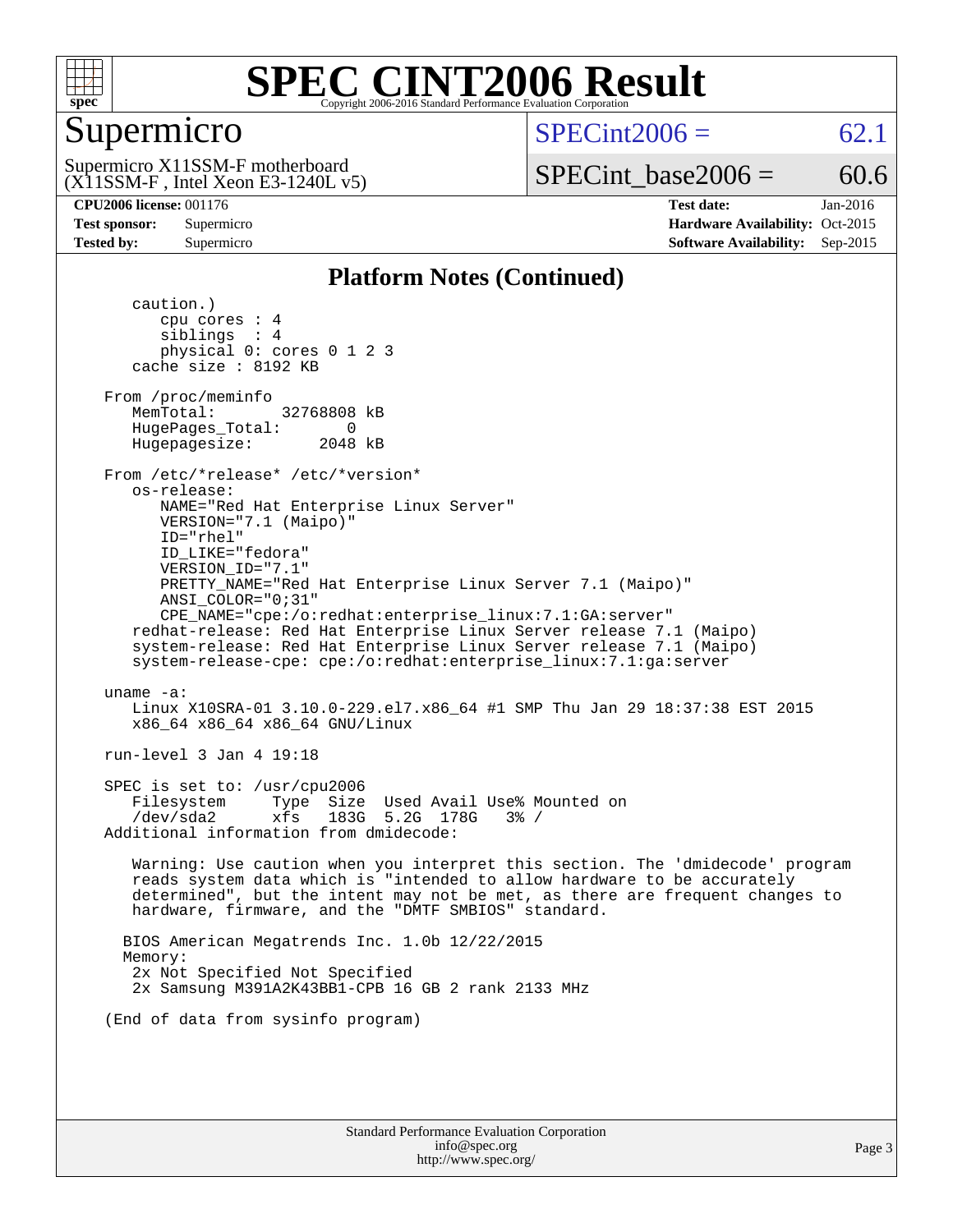

### Supermicro

 $SPECint2006 = 62.1$  $SPECint2006 = 62.1$ 

(X11SSM-F , Intel Xeon E3-1240L v5) Supermicro X11SSM-F motherboard

SPECint base2006 =  $60.6$ 

**[Tested by:](http://www.spec.org/auto/cpu2006/Docs/result-fields.html#Testedby)** Supermicro **Supermicro [Software Availability:](http://www.spec.org/auto/cpu2006/Docs/result-fields.html#SoftwareAvailability)** Sep-2015

**[CPU2006 license:](http://www.spec.org/auto/cpu2006/Docs/result-fields.html#CPU2006license)** 001176 **[Test date:](http://www.spec.org/auto/cpu2006/Docs/result-fields.html#Testdate)** Jan-2016 **[Test sponsor:](http://www.spec.org/auto/cpu2006/Docs/result-fields.html#Testsponsor)** Supermicro Supermicro **[Hardware Availability:](http://www.spec.org/auto/cpu2006/Docs/result-fields.html#HardwareAvailability)** Oct-2015

### **[General Notes](http://www.spec.org/auto/cpu2006/Docs/result-fields.html#GeneralNotes)**

Environment variables set by runspec before the start of the run:  $KMP$  AFFINITY = "granularity=fine, scatter" LD\_LIBRARY\_PATH = "/usr/cpu2006/libs/32:/usr/cpu2006/libs/64:/usr/cpu2006/sh" OMP\_NUM\_THREADS = "4"

 Binaries compiled on a system with 1x Intel Core i5-4670K CPU + 32GB memory using RedHat EL 7.1 Transparent Huge Pages enabled with: echo always > /sys/kernel/mm/transparent\_hugepage/enabled

**[Base Compiler Invocation](http://www.spec.org/auto/cpu2006/Docs/result-fields.html#BaseCompilerInvocation)**

 $\frac{C \text{ benchmarks:}}{C \text{ C}}$ -m64

[C++ benchmarks:](http://www.spec.org/auto/cpu2006/Docs/result-fields.html#CXXbenchmarks) [icpc -m64](http://www.spec.org/cpu2006/results/res2016q1/cpu2006-20160106-38564.flags.html#user_CXXbase_intel_icpc_64bit_fc66a5337ce925472a5c54ad6a0de310)

### **[Base Portability Flags](http://www.spec.org/auto/cpu2006/Docs/result-fields.html#BasePortabilityFlags)**

 400.perlbench: [-DSPEC\\_CPU\\_LP64](http://www.spec.org/cpu2006/results/res2016q1/cpu2006-20160106-38564.flags.html#b400.perlbench_basePORTABILITY_DSPEC_CPU_LP64) [-DSPEC\\_CPU\\_LINUX\\_X64](http://www.spec.org/cpu2006/results/res2016q1/cpu2006-20160106-38564.flags.html#b400.perlbench_baseCPORTABILITY_DSPEC_CPU_LINUX_X64) 401.bzip2: [-DSPEC\\_CPU\\_LP64](http://www.spec.org/cpu2006/results/res2016q1/cpu2006-20160106-38564.flags.html#suite_basePORTABILITY401_bzip2_DSPEC_CPU_LP64) 403.gcc: [-DSPEC\\_CPU\\_LP64](http://www.spec.org/cpu2006/results/res2016q1/cpu2006-20160106-38564.flags.html#suite_basePORTABILITY403_gcc_DSPEC_CPU_LP64) 429.mcf: [-DSPEC\\_CPU\\_LP64](http://www.spec.org/cpu2006/results/res2016q1/cpu2006-20160106-38564.flags.html#suite_basePORTABILITY429_mcf_DSPEC_CPU_LP64) 445.gobmk: [-DSPEC\\_CPU\\_LP64](http://www.spec.org/cpu2006/results/res2016q1/cpu2006-20160106-38564.flags.html#suite_basePORTABILITY445_gobmk_DSPEC_CPU_LP64) 456.hmmer: [-DSPEC\\_CPU\\_LP64](http://www.spec.org/cpu2006/results/res2016q1/cpu2006-20160106-38564.flags.html#suite_basePORTABILITY456_hmmer_DSPEC_CPU_LP64) 458.sjeng: [-DSPEC\\_CPU\\_LP64](http://www.spec.org/cpu2006/results/res2016q1/cpu2006-20160106-38564.flags.html#suite_basePORTABILITY458_sjeng_DSPEC_CPU_LP64) 462.libquantum: [-DSPEC\\_CPU\\_LP64](http://www.spec.org/cpu2006/results/res2016q1/cpu2006-20160106-38564.flags.html#suite_basePORTABILITY462_libquantum_DSPEC_CPU_LP64) [-DSPEC\\_CPU\\_LINUX](http://www.spec.org/cpu2006/results/res2016q1/cpu2006-20160106-38564.flags.html#b462.libquantum_baseCPORTABILITY_DSPEC_CPU_LINUX) 464.h264ref: [-DSPEC\\_CPU\\_LP64](http://www.spec.org/cpu2006/results/res2016q1/cpu2006-20160106-38564.flags.html#suite_basePORTABILITY464_h264ref_DSPEC_CPU_LP64) 471.omnetpp: [-DSPEC\\_CPU\\_LP64](http://www.spec.org/cpu2006/results/res2016q1/cpu2006-20160106-38564.flags.html#suite_basePORTABILITY471_omnetpp_DSPEC_CPU_LP64) 473.astar: [-DSPEC\\_CPU\\_LP64](http://www.spec.org/cpu2006/results/res2016q1/cpu2006-20160106-38564.flags.html#suite_basePORTABILITY473_astar_DSPEC_CPU_LP64) 483.xalancbmk: [-DSPEC\\_CPU\\_LP64](http://www.spec.org/cpu2006/results/res2016q1/cpu2006-20160106-38564.flags.html#suite_basePORTABILITY483_xalancbmk_DSPEC_CPU_LP64) [-DSPEC\\_CPU\\_LINUX](http://www.spec.org/cpu2006/results/res2016q1/cpu2006-20160106-38564.flags.html#b483.xalancbmk_baseCXXPORTABILITY_DSPEC_CPU_LINUX)

## **[Base Optimization Flags](http://www.spec.org/auto/cpu2006/Docs/result-fields.html#BaseOptimizationFlags)**

#### [C benchmarks](http://www.spec.org/auto/cpu2006/Docs/result-fields.html#Cbenchmarks):

[-xCORE-AVX2](http://www.spec.org/cpu2006/results/res2016q1/cpu2006-20160106-38564.flags.html#user_CCbase_f-xAVX2_5f5fc0cbe2c9f62c816d3e45806c70d7) [-ipo](http://www.spec.org/cpu2006/results/res2016q1/cpu2006-20160106-38564.flags.html#user_CCbase_f-ipo) [-O3](http://www.spec.org/cpu2006/results/res2016q1/cpu2006-20160106-38564.flags.html#user_CCbase_f-O3) [-no-prec-div](http://www.spec.org/cpu2006/results/res2016q1/cpu2006-20160106-38564.flags.html#user_CCbase_f-no-prec-div) [-parallel](http://www.spec.org/cpu2006/results/res2016q1/cpu2006-20160106-38564.flags.html#user_CCbase_f-parallel) [-opt-prefetch](http://www.spec.org/cpu2006/results/res2016q1/cpu2006-20160106-38564.flags.html#user_CCbase_f-opt-prefetch) [-auto-p32](http://www.spec.org/cpu2006/results/res2016q1/cpu2006-20160106-38564.flags.html#user_CCbase_f-auto-p32)

[C++ benchmarks:](http://www.spec.org/auto/cpu2006/Docs/result-fields.html#CXXbenchmarks)

[-xCORE-AVX2](http://www.spec.org/cpu2006/results/res2016q1/cpu2006-20160106-38564.flags.html#user_CXXbase_f-xAVX2_5f5fc0cbe2c9f62c816d3e45806c70d7) [-ipo](http://www.spec.org/cpu2006/results/res2016q1/cpu2006-20160106-38564.flags.html#user_CXXbase_f-ipo) [-O3](http://www.spec.org/cpu2006/results/res2016q1/cpu2006-20160106-38564.flags.html#user_CXXbase_f-O3) [-no-prec-div](http://www.spec.org/cpu2006/results/res2016q1/cpu2006-20160106-38564.flags.html#user_CXXbase_f-no-prec-div) [-opt-prefetch](http://www.spec.org/cpu2006/results/res2016q1/cpu2006-20160106-38564.flags.html#user_CXXbase_f-opt-prefetch) [-auto-p32](http://www.spec.org/cpu2006/results/res2016q1/cpu2006-20160106-38564.flags.html#user_CXXbase_f-auto-p32) [-Wl,-z,muldefs](http://www.spec.org/cpu2006/results/res2016q1/cpu2006-20160106-38564.flags.html#user_CXXbase_link_force_multiple1_74079c344b956b9658436fd1b6dd3a8a) [-L/sh -lsmartheap64](http://www.spec.org/cpu2006/results/res2016q1/cpu2006-20160106-38564.flags.html#user_CXXbase_SmartHeap64_ed4ef857ce90951921efb0d91eb88472)

> Standard Performance Evaluation Corporation [info@spec.org](mailto:info@spec.org) <http://www.spec.org/>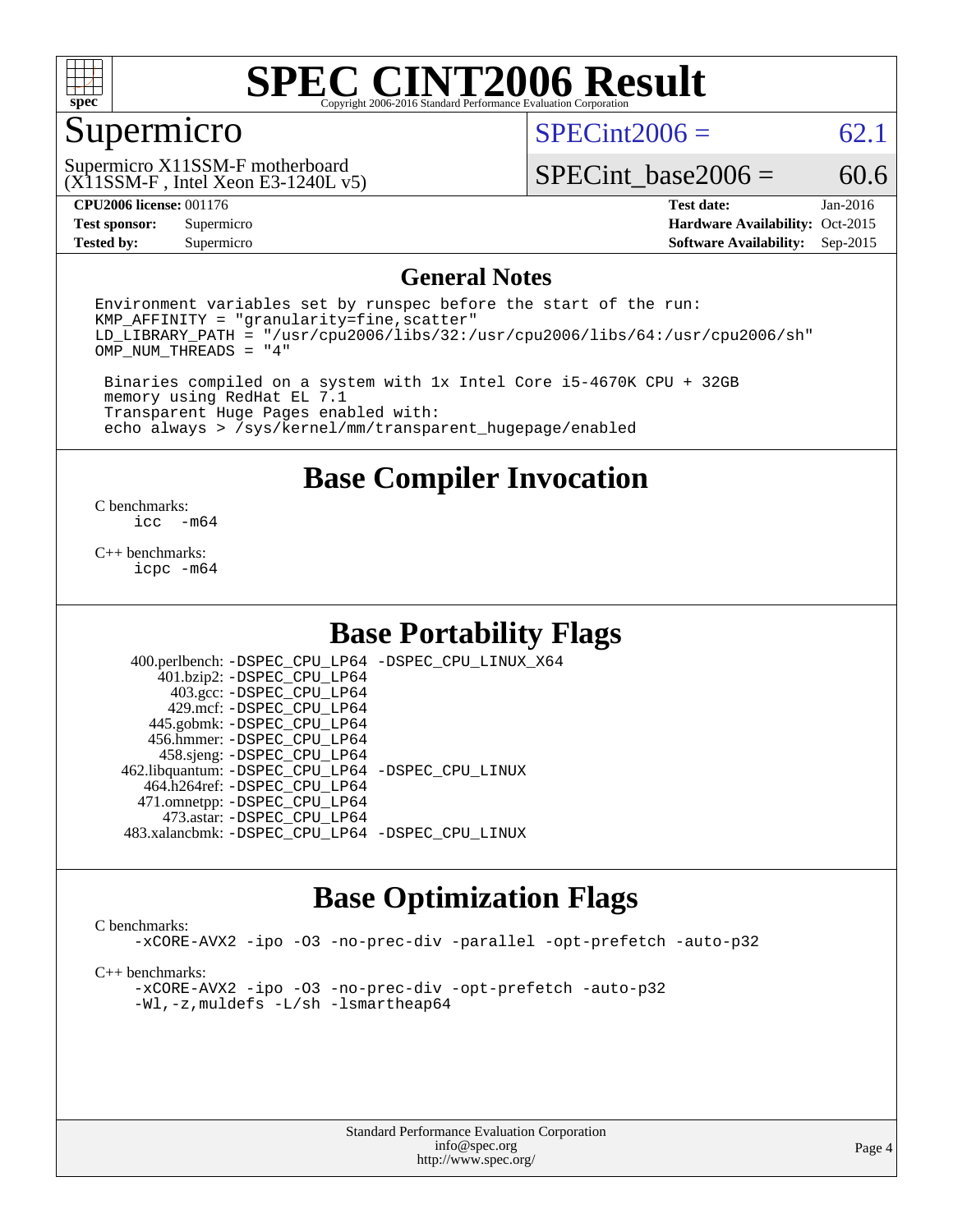

### Supermicro

 $SPECint2006 = 62.1$  $SPECint2006 = 62.1$ 

(X11SSM-F , Intel Xeon E3-1240L v5) Supermicro X11SSM-F motherboard

SPECint base2006 =  $60.6$ 

**[CPU2006 license:](http://www.spec.org/auto/cpu2006/Docs/result-fields.html#CPU2006license)** 001176 **[Test date:](http://www.spec.org/auto/cpu2006/Docs/result-fields.html#Testdate)** Jan-2016 **[Test sponsor:](http://www.spec.org/auto/cpu2006/Docs/result-fields.html#Testsponsor)** Supermicro Supermicro **[Hardware Availability:](http://www.spec.org/auto/cpu2006/Docs/result-fields.html#HardwareAvailability)** Oct-2015 **[Tested by:](http://www.spec.org/auto/cpu2006/Docs/result-fields.html#Testedby)** Supermicro **Supermicro [Software Availability:](http://www.spec.org/auto/cpu2006/Docs/result-fields.html#SoftwareAvailability)** Sep-2015

## **[Base Other Flags](http://www.spec.org/auto/cpu2006/Docs/result-fields.html#BaseOtherFlags)**

[C benchmarks](http://www.spec.org/auto/cpu2006/Docs/result-fields.html#Cbenchmarks):

403.gcc: [-Dalloca=\\_alloca](http://www.spec.org/cpu2006/results/res2016q1/cpu2006-20160106-38564.flags.html#b403.gcc_baseEXTRA_CFLAGS_Dalloca_be3056838c12de2578596ca5467af7f3)

## **[Peak Compiler Invocation](http://www.spec.org/auto/cpu2006/Docs/result-fields.html#PeakCompilerInvocation)**

[C benchmarks \(except as noted below\)](http://www.spec.org/auto/cpu2006/Docs/result-fields.html#Cbenchmarksexceptasnotedbelow):

[icc -m64](http://www.spec.org/cpu2006/results/res2016q1/cpu2006-20160106-38564.flags.html#user_CCpeak_intel_icc_64bit_f346026e86af2a669e726fe758c88044)

400.perlbench: [icc -m32 -L/opt/intel/compilers\\_and\\_libraries\\_2016/linux/compiler/lib/ia32\\_lin](http://www.spec.org/cpu2006/results/res2016q1/cpu2006-20160106-38564.flags.html#user_peakCCLD400_perlbench_intel_icc_e10256ba5924b668798078a321b0cb3f)

445.gobmk: [icc -m32 -L/opt/intel/compilers\\_and\\_libraries\\_2016/linux/compiler/lib/ia32\\_lin](http://www.spec.org/cpu2006/results/res2016q1/cpu2006-20160106-38564.flags.html#user_peakCCLD445_gobmk_intel_icc_e10256ba5924b668798078a321b0cb3f)

[C++ benchmarks \(except as noted below\):](http://www.spec.org/auto/cpu2006/Docs/result-fields.html#CXXbenchmarksexceptasnotedbelow)

[icpc -m32 -L/opt/intel/compilers\\_and\\_libraries\\_2016/linux/compiler/lib/ia32\\_lin](http://www.spec.org/cpu2006/results/res2016q1/cpu2006-20160106-38564.flags.html#user_CXXpeak_intel_icpc_b4f50a394bdb4597aa5879c16bc3f5c5)

473.astar: [icpc -m64](http://www.spec.org/cpu2006/results/res2016q1/cpu2006-20160106-38564.flags.html#user_peakCXXLD473_astar_intel_icpc_64bit_fc66a5337ce925472a5c54ad6a0de310)

### **[Peak Portability Flags](http://www.spec.org/auto/cpu2006/Docs/result-fields.html#PeakPortabilityFlags)**

 400.perlbench: [-D\\_FILE\\_OFFSET\\_BITS=64](http://www.spec.org/cpu2006/results/res2016q1/cpu2006-20160106-38564.flags.html#user_peakPORTABILITY400_perlbench_file_offset_bits_64_438cf9856305ebd76870a2c6dc2689ab) [-DSPEC\\_CPU\\_LINUX\\_IA32](http://www.spec.org/cpu2006/results/res2016q1/cpu2006-20160106-38564.flags.html#b400.perlbench_peakCPORTABILITY_DSPEC_CPU_LINUX_IA32) 401.bzip2: [-DSPEC\\_CPU\\_LP64](http://www.spec.org/cpu2006/results/res2016q1/cpu2006-20160106-38564.flags.html#suite_peakPORTABILITY401_bzip2_DSPEC_CPU_LP64) 403.gcc: [-DSPEC\\_CPU\\_LP64](http://www.spec.org/cpu2006/results/res2016q1/cpu2006-20160106-38564.flags.html#suite_peakPORTABILITY403_gcc_DSPEC_CPU_LP64) 429.mcf: [-DSPEC\\_CPU\\_LP64](http://www.spec.org/cpu2006/results/res2016q1/cpu2006-20160106-38564.flags.html#suite_peakPORTABILITY429_mcf_DSPEC_CPU_LP64) 445.gobmk: [-D\\_FILE\\_OFFSET\\_BITS=64](http://www.spec.org/cpu2006/results/res2016q1/cpu2006-20160106-38564.flags.html#user_peakPORTABILITY445_gobmk_file_offset_bits_64_438cf9856305ebd76870a2c6dc2689ab) 456.hmmer: [-DSPEC\\_CPU\\_LP64](http://www.spec.org/cpu2006/results/res2016q1/cpu2006-20160106-38564.flags.html#suite_peakPORTABILITY456_hmmer_DSPEC_CPU_LP64) 458.sjeng: [-DSPEC\\_CPU\\_LP64](http://www.spec.org/cpu2006/results/res2016q1/cpu2006-20160106-38564.flags.html#suite_peakPORTABILITY458_sjeng_DSPEC_CPU_LP64) 462.libquantum: [-DSPEC\\_CPU\\_LP64](http://www.spec.org/cpu2006/results/res2016q1/cpu2006-20160106-38564.flags.html#suite_peakPORTABILITY462_libquantum_DSPEC_CPU_LP64) [-DSPEC\\_CPU\\_LINUX](http://www.spec.org/cpu2006/results/res2016q1/cpu2006-20160106-38564.flags.html#b462.libquantum_peakCPORTABILITY_DSPEC_CPU_LINUX) 464.h264ref: [-DSPEC\\_CPU\\_LP64](http://www.spec.org/cpu2006/results/res2016q1/cpu2006-20160106-38564.flags.html#suite_peakPORTABILITY464_h264ref_DSPEC_CPU_LP64) 471.omnetpp: [-D\\_FILE\\_OFFSET\\_BITS=64](http://www.spec.org/cpu2006/results/res2016q1/cpu2006-20160106-38564.flags.html#user_peakPORTABILITY471_omnetpp_file_offset_bits_64_438cf9856305ebd76870a2c6dc2689ab) 473.astar: [-DSPEC\\_CPU\\_LP64](http://www.spec.org/cpu2006/results/res2016q1/cpu2006-20160106-38564.flags.html#suite_peakPORTABILITY473_astar_DSPEC_CPU_LP64) 483.xalancbmk: [-D\\_FILE\\_OFFSET\\_BITS=64](http://www.spec.org/cpu2006/results/res2016q1/cpu2006-20160106-38564.flags.html#user_peakPORTABILITY483_xalancbmk_file_offset_bits_64_438cf9856305ebd76870a2c6dc2689ab) [-DSPEC\\_CPU\\_LINUX](http://www.spec.org/cpu2006/results/res2016q1/cpu2006-20160106-38564.flags.html#b483.xalancbmk_peakCXXPORTABILITY_DSPEC_CPU_LINUX)

### **[Peak Optimization Flags](http://www.spec.org/auto/cpu2006/Docs/result-fields.html#PeakOptimizationFlags)**

[C benchmarks](http://www.spec.org/auto/cpu2006/Docs/result-fields.html#Cbenchmarks):

 400.perlbench: [-xCORE-AVX2](http://www.spec.org/cpu2006/results/res2016q1/cpu2006-20160106-38564.flags.html#user_peakPASS2_CFLAGSPASS2_LDCFLAGS400_perlbench_f-xAVX2_5f5fc0cbe2c9f62c816d3e45806c70d7)(pass 2) [-prof-gen:threadsafe](http://www.spec.org/cpu2006/results/res2016q1/cpu2006-20160106-38564.flags.html#user_peakPASS1_CFLAGSPASS1_LDCFLAGS400_perlbench_prof_gen_21a26eb79f378b550acd7bec9fe4467a)(pass 1)  $-i\text{po}(pass 2) -\tilde{O}3(pass 2)$  [-no-prec-div](http://www.spec.org/cpu2006/results/res2016q1/cpu2006-20160106-38564.flags.html#user_peakPASS2_CFLAGSPASS2_LDCFLAGS400_perlbench_f-no-prec-div)(pass 2) [-par-num-threads=1](http://www.spec.org/cpu2006/results/res2016q1/cpu2006-20160106-38564.flags.html#user_peakPASS1_CFLAGSPASS1_LDCFLAGS400_perlbench_par_num_threads_786a6ff141b4e9e90432e998842df6c2)(pass 1) [-prof-use](http://www.spec.org/cpu2006/results/res2016q1/cpu2006-20160106-38564.flags.html#user_peakPASS2_CFLAGSPASS2_LDCFLAGS400_perlbench_prof_use_bccf7792157ff70d64e32fe3e1250b55)(pass 2) [-opt-prefetch](http://www.spec.org/cpu2006/results/res2016q1/cpu2006-20160106-38564.flags.html#user_peakCOPTIMIZE400_perlbench_f-opt-prefetch) [-ansi-alias](http://www.spec.org/cpu2006/results/res2016q1/cpu2006-20160106-38564.flags.html#user_peakCOPTIMIZE400_perlbench_f-ansi-alias)

 401.bzip2: [-xCORE-AVX2](http://www.spec.org/cpu2006/results/res2016q1/cpu2006-20160106-38564.flags.html#user_peakPASS2_CFLAGSPASS2_LDCFLAGS401_bzip2_f-xAVX2_5f5fc0cbe2c9f62c816d3e45806c70d7)(pass 2) [-prof-gen:threadsafe](http://www.spec.org/cpu2006/results/res2016q1/cpu2006-20160106-38564.flags.html#user_peakPASS1_CFLAGSPASS1_LDCFLAGS401_bzip2_prof_gen_21a26eb79f378b550acd7bec9fe4467a)(pass 1)  $-i\text{po}(pass 2) -\overline{O}3(pass 2)$  [-no-prec-div](http://www.spec.org/cpu2006/results/res2016q1/cpu2006-20160106-38564.flags.html#user_peakCOPTIMIZEPASS2_CFLAGSPASS2_LDCFLAGS401_bzip2_f-no-prec-div) [-par-num-threads=1](http://www.spec.org/cpu2006/results/res2016q1/cpu2006-20160106-38564.flags.html#user_peakPASS1_CFLAGSPASS1_LDCFLAGS401_bzip2_par_num_threads_786a6ff141b4e9e90432e998842df6c2)(pass 1) [-prof-use](http://www.spec.org/cpu2006/results/res2016q1/cpu2006-20160106-38564.flags.html#user_peakPASS2_CFLAGSPASS2_LDCFLAGS401_bzip2_prof_use_bccf7792157ff70d64e32fe3e1250b55)(pass 2) [-auto-ilp32](http://www.spec.org/cpu2006/results/res2016q1/cpu2006-20160106-38564.flags.html#user_peakCOPTIMIZE401_bzip2_f-auto-ilp32)

Continued on next page

Standard Performance Evaluation Corporation [info@spec.org](mailto:info@spec.org) <http://www.spec.org/>

Page 5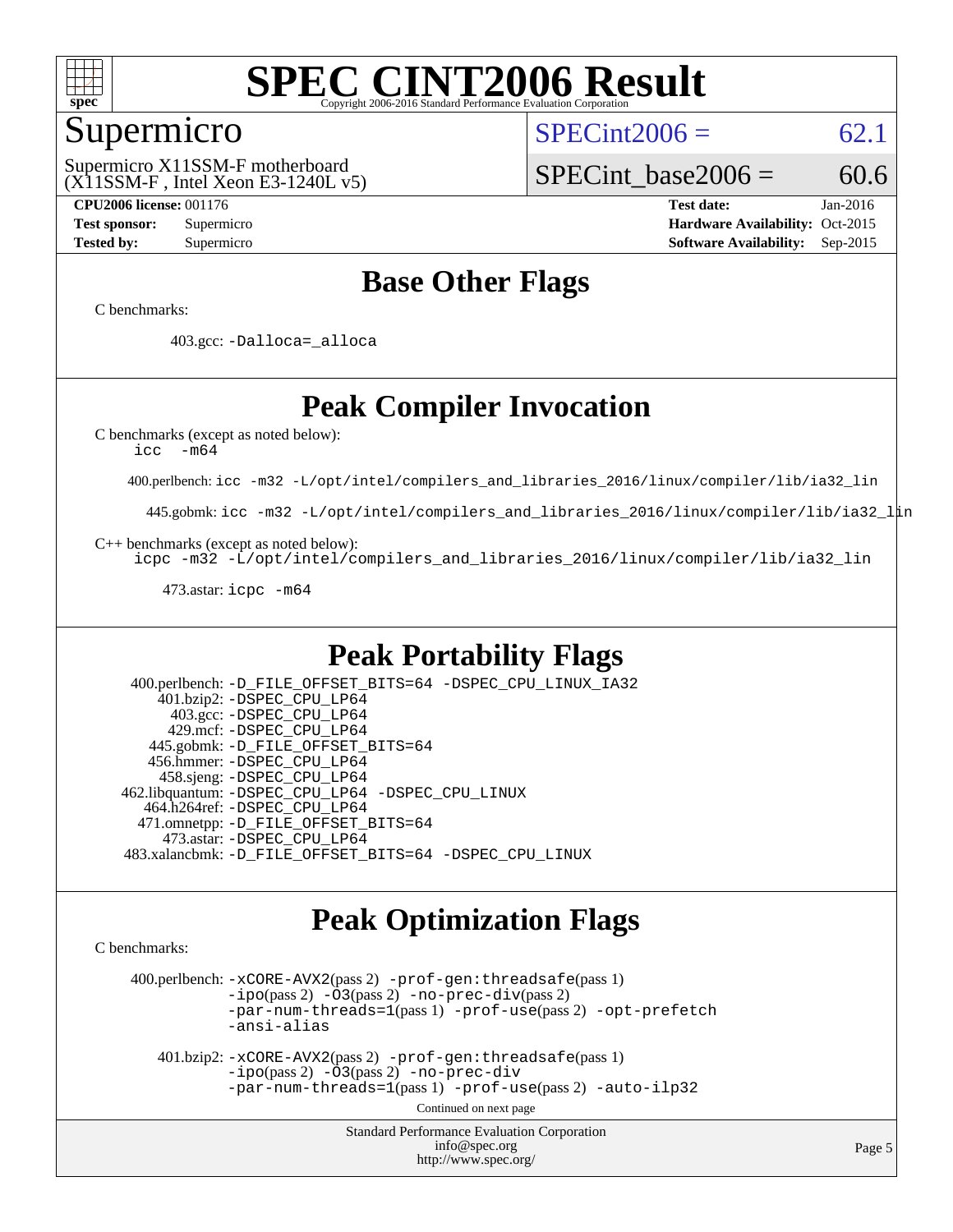

Supermicro

 $SPECint2006 = 62.1$  $SPECint2006 = 62.1$ 

(X11SSM-F , Intel Xeon E3-1240L v5) Supermicro X11SSM-F motherboard

SPECint base2006 =  $60.6$ 

**[CPU2006 license:](http://www.spec.org/auto/cpu2006/Docs/result-fields.html#CPU2006license)** 001176 **[Test date:](http://www.spec.org/auto/cpu2006/Docs/result-fields.html#Testdate)** Jan-2016

| Test sponsor:     | Supermicro |
|-------------------|------------|
| <b>Tested by:</b> | Supermicro |
|                   |            |

**[Hardware Availability:](http://www.spec.org/auto/cpu2006/Docs/result-fields.html#HardwareAvailability)** Oct-2015 **[Software Availability:](http://www.spec.org/auto/cpu2006/Docs/result-fields.html#SoftwareAvailability)** Sep-2015

## **[Peak Optimization Flags \(Continued\)](http://www.spec.org/auto/cpu2006/Docs/result-fields.html#PeakOptimizationFlags)**

```
 401.bzip2 (continued):
                -opt-prefetch -ansi-alias
          403.gcc: -xCORE-AVX2 -ipo -O3 -no-prec-div -inline-calloc
                -opt-malloc-options=3 -auto-ilp32
         429.mcf: -xCORE-AVX2 -ipo -O3 -no-prec-div -parallel
                -opt-prefetch -auto-p32
       445.gobmk: -xCORE-AVX2(pass 2) -prof-gen:threadsafe(pass 1)
                -prof-use(pass 2) -par-num-threads=1(pass 1) -ansi-alias
       456.hmmer: basepeak = yes
        458.sjeng: -xCORE-AVX2(pass 2) -prof-gen:threadsafe(pass 1)
                -i\text{po}(pass 2) -\tilde{O}3(pass 2)-no-prec-div(pass 2)
                -par-num-threads=1(pass 1) -prof-use(pass 2) -unroll4
   462.libquantum: basepeak = yes
     464.h264ref: basepeak = yes
C++ benchmarks: 
      471.omnetpp: -xCORE-AVX2(pass 2) -prof-gen:threadsafe(pass 1)
                -i\text{po}(pass 2) -\overline{O}3(pass 2) -no-\overline{prec}\-div(pass 2)-par-num-threads=1(pass 1) -prof-use(pass 2)
                -opt-ra-region-strategy=block -ansi-alias
                -Wl,-z,muldefs -L/sh -lsmartheap
         473.astar: -xCORE-AVX2 -ipo -O3 -no-prec-div -opt-prefetch
                -auto-p32 -Wl,-z,muldefs -L/sh -lsmartheap64
    483.xalancbmk: -xCORE-AVX2 -ipo -O3 -no-prec-div -opt-prefetch
                -ansi-alias -Wl,-z,muldefs -L/sh -lsmartheap
```
## **[Peak Other Flags](http://www.spec.org/auto/cpu2006/Docs/result-fields.html#PeakOtherFlags)**

[C benchmarks](http://www.spec.org/auto/cpu2006/Docs/result-fields.html#Cbenchmarks):

403.gcc: [-Dalloca=\\_alloca](http://www.spec.org/cpu2006/results/res2016q1/cpu2006-20160106-38564.flags.html#b403.gcc_peakEXTRA_CFLAGS_Dalloca_be3056838c12de2578596ca5467af7f3)

```
The flags files that were used to format this result can be browsed at
http://www.spec.org/cpu2006/flags/Intel-ic16.0-official-linux64.html
http://www.spec.org/cpu2006/flags/Supermicro-Platform-Settings-V1.2-revH.html
```
Standard Performance Evaluation Corporation [info@spec.org](mailto:info@spec.org) <http://www.spec.org/>